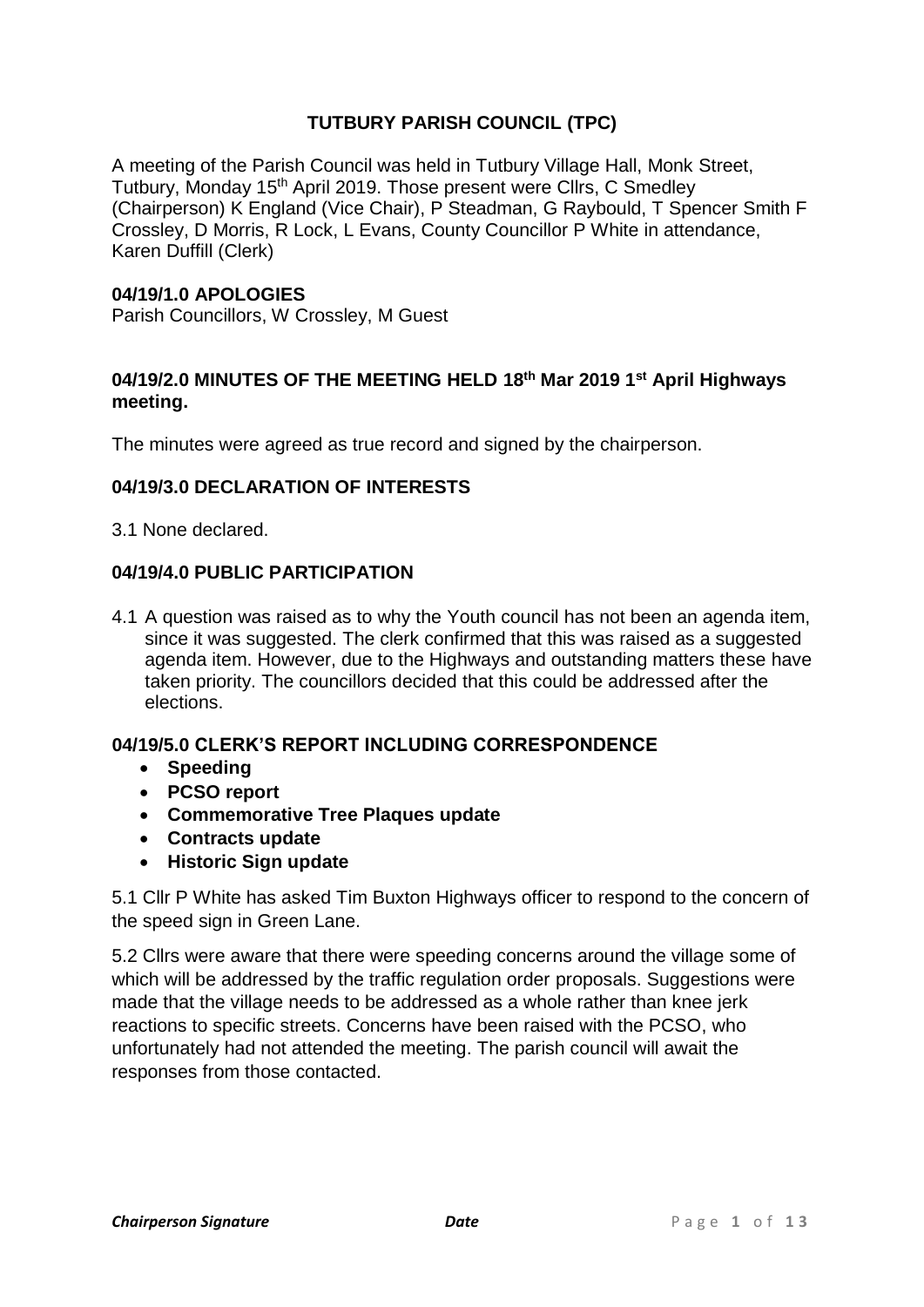5.3 Tree plaques have been erected next to the commemorative trees. However, as they are not large, cllrs suggested to tidy the area up in the summer, so they are more accessible and visible.

5.4 A vacancy has been created in the parish council due to a member not completing the form before the deadline. This will be advertised, and the existing member can reapply for co-option.

5.3 Three councillors have requested to attend the planning training with Rolleston On Dove Parish Council, August 19<sup>th</sup> 2019. The clerk suggested that Tutbury Parish Council could host a cllr training course and inviting neighbouring parish councils.

5.4 The editor of Tutbury Village News has resigned due to increasing demands of the contributors and health issues. Cllrs suggested a thank you note could be sent for the 27 years of voluntary service in providing the newsletter. The chair will organise this.

# **04/19/18 6.0 BOROUGH AND COUNTY COUNCILLOR REPORT**

- 6.1 No Borough Councillors were present.
- 6.2 The county councillor report was restricted due to the constraints of purdah. More updates will be released after the elections.
- 6.3 Primary School applications have been offered and children have been offered their top three choices with 94% securing their  $2^{nd}$  and  $3^{rd}$  choices.

## **04/19/7.0 TO REVIEW THE HIGHWAYS RESPONSE TO PARKING AND SPEEDING PROPOSALS**

7.1 A response to the parking and speeding proposals had been received from county council highways for the parish council to consider. See appendix A

Members suggested that a public meeting should now be called. However, the County Council had requested a response to the speed cushions on Burton Street and the re marking and raising of the mini roundabout before Easter to secure the additional funding required for this project.

Some members did not agree with the response from the Highways officers. It was noted by one member that the Highways officers were the experts in this area and their guidance should be considered.

Members suggested that the Highways officers should be invited to speak to the public in at a public meeting. However, other members disagreed and stated that this process had already been completed and the public consultation process was the remit where the public can feedback their opinions. It was the parish council role to raise awareness of the public consultation process and proposals of the traffic regulation order.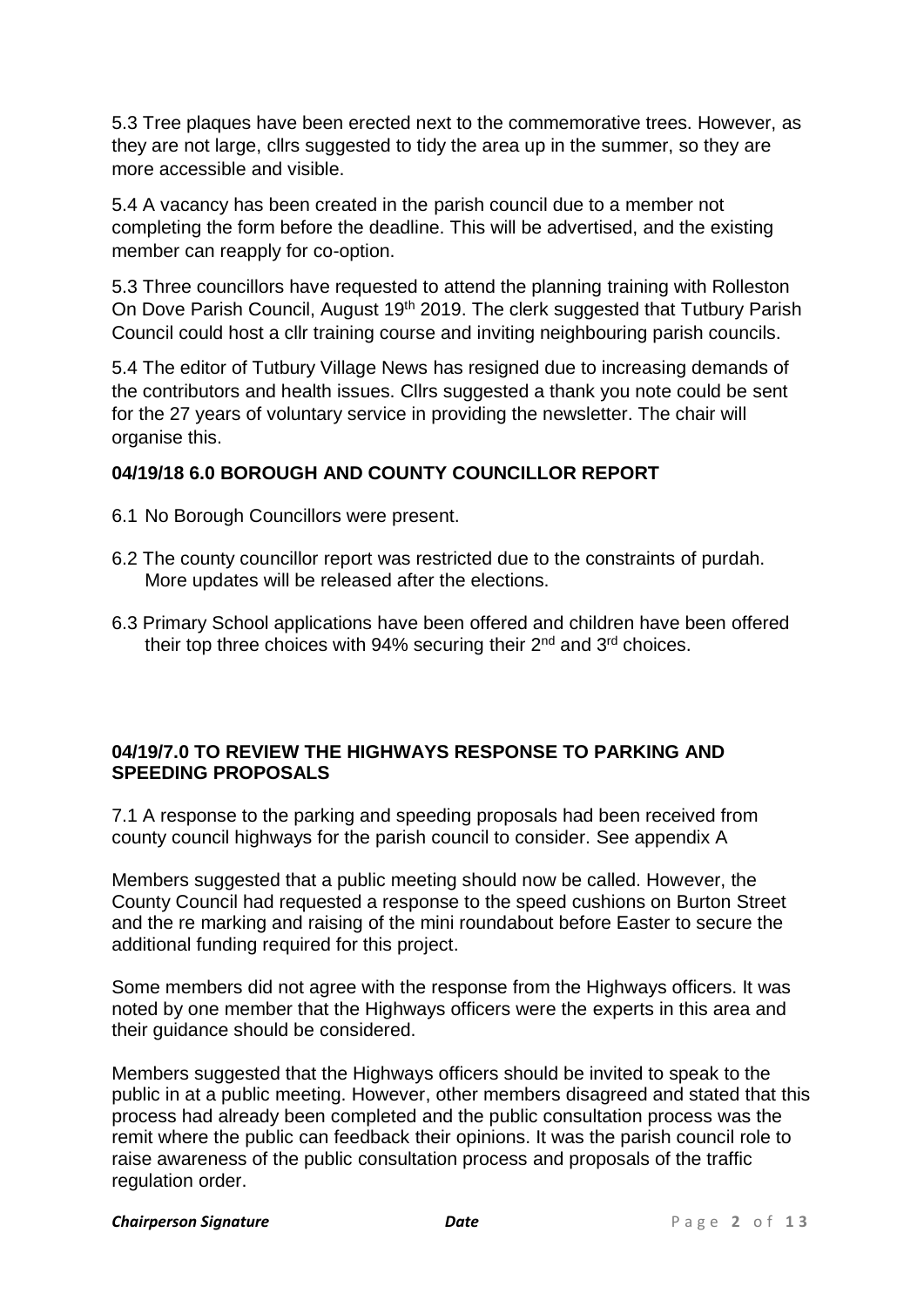A member questioned that the end of March was the financial year end, so why was a decision required by the end of April, why can't the money be carried forward to this financial year?

Cllr P White confirmed the funding has been secured at the end of the financial year for projects, this now needs to be allocated to specific projects at the end of this month. The traffic regulation order has been in progress for some time and the public consultation needs to get underway. The highways officers have the safety as the main concern and have requested a response from the parish council as soon as possible. The public consultation will be advertised, and the parish council will be a consultee.

County Cllr P White stated that the money will be reallocated to another project, if consultation is not started this month/ This can be looked at again next year. However, this may not be secured next time round. Highways' officers support this scheme and the parish council response if key.

Some members raised concern that the time constraints will force this issue and were not happy to comment until after a public meeting.

A member suggested moving the speed cushion up slightly away from the house with off street parking on Burton Street and suggested that can be raised in a parish council response. One member did state that the off-street parking does not have a dropped kerb.

Cllrs were concerns that the improvements to the mini roundabout had been linked to the speed cushions. However, it would be a shame not to secure the improvements.

A member proposed that the parish council vote on proposals 5 and 6 and submit a parish council response on the outcome. The remaining proposals can be delayed until after the public meeting.

#### **Resolution**

7 Cllrs voted in favour of the speed cushions and roundabout improvements and 2 were against. Cllr F Crossley and Cllr D Morris did not agree with this proposal and did not agree that a further vote should be taken before a public meeting.

7.2 The Parish Council resolved to invite the public to a meeting and present the remaining proposals to the public and encourage them to feedback their responses into the public consultation process. The Parish council do not want to comment further on these proposals.

**Public meeting suggested dates Thursday 23rd Dining Hall school or Monday 20th May subject to availability.**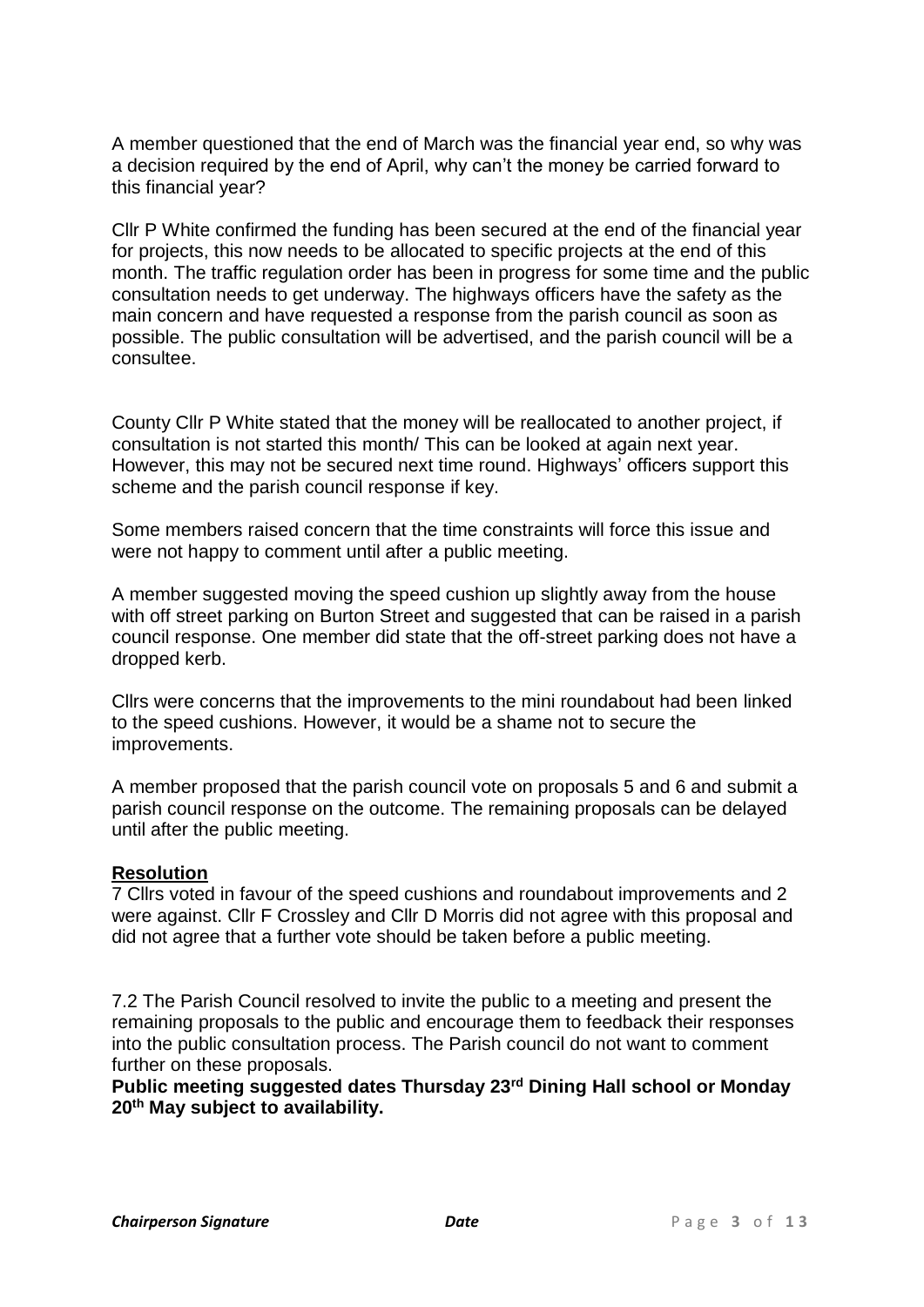## **04/19/8.0 . End of year accounts**

8.1 The clerk distributed the end of year accounts summary and commented that the closing balance was more than anticipated to carry forward into the next financial year. Therefore, the budget will need to be adjusted and more expenditure will be available.

### **04/19/9.0 TO APPROVE ACCOUNTS FOR PAYMENT**

9.1 Council members proposed and seconded the accounts were authorised for payment.

|             |                                 |                                                            | <b>Net</b>   |       | Total + |
|-------------|---------------------------------|------------------------------------------------------------|--------------|-------|---------|
| <b>Date</b> | To whom paid                    | <b>Particulars of payment</b>                              | <b>Total</b> | Vat   | Vat     |
|             | HM revenue and                  |                                                            |              |       |         |
| 15/04/2019  | customs                         | National Insurance                                         | 102.25       |       | 102.25  |
| 15/04/2019  | <b>Karen Duffill</b>            | <b>Clerks Salary</b>                                       | 891.44       |       | 891.44  |
| 15/04/2019  | Karen Duffill                   | <b>Clerks Expenses</b>                                     | 25.92        |       | 25.92   |
|             |                                 | buildbase post mix for                                     |              |       |         |
| 15/04/2019  | <b>Karen Duffill</b>            | plaques                                                    | 6.78         | 1.13  | 7.91    |
| 15/04/2019  | <b>Karen Duffill</b>            | strimmer line FOEL expense                                 | 16.50        |       | 16.50   |
|             | <b>Staffordshire County</b>     | <b>Clerks Employer Pension</b>                             |              |       |         |
| 15/04/2019  | <b>Pension Fund</b>             | arrears                                                    | 260.98       |       | 260.98  |
|             | <b>Staffordshire County</b>     | <b>Clerks Employee Pension</b>                             |              |       |         |
| 15/04/2019  | <b>Pension Fund</b>             | contribution                                               | 161.34       |       | 161.34  |
|             | <b>Staffordshire Wildlife</b>   |                                                            |              |       |         |
|             | trust                           | <b>Annual Subscription</b>                                 | 3.50         |       | 3.50    |
|             |                                 | Changing room electricity                                  |              |       |         |
| 17/04/2019  | <b>Opus Energy</b>              | supply                                                     | 28.51        | 1.43  | 29.94   |
|             |                                 | Playing field rent 6 months                                |              |       |         |
| 15/04/2019  | <b>Tutbury Parish Charities</b> | from 30.09.18-31.03.19                                     | 250.00       |       | 250.00  |
|             |                                 | Hire of premises 6months                                   |              |       |         |
| 15/04/2019  | <b>Tutbury Parish Charities</b> | from 31.03.18-31/10/18                                     | 150.00       |       | 150.00  |
|             |                                 | Legionella control Monthly                                 |              |       |         |
| 15/04/2019  | <b>Sterilizing services</b>     | check inv 39852                                            | 36.00        | 7.00  | 43.00   |
| 15/04/2019  | Aucuba Landscapes               | Church Mowing inv 4138                                     | 198.87       | 39.77 | 238.64  |
| 15/04/2019  | Society of Local Clerks         | <b>Annual Subscription</b>                                 | 156          |       | 156     |
| 15/04/2019  |                                 | Staffordshire Playing Fields Associate Annual Subscription | 20.00        |       | 20.00   |
|             | <b>Countryside Training</b>     | Strimmer Brushcutter training                              |              |       |         |
| 15/04/2019  | and Tree Management             | for FOEL                                                   | 155.00       | 31.00 | 186.00  |

# **04/19/10.0 10. TO RECEIVE AN UPDATE REGARDING THE BEST KEPT VILLAGE COMPETITION.**

**10.1** A member will distribute Posters throughout the village. Councillors were asked to volunteer for the remaining tasks that Cllr F Crossley will co-ordinate.

#### **Chairperson Signature** *Date P* **a g e 4 o f 1 3**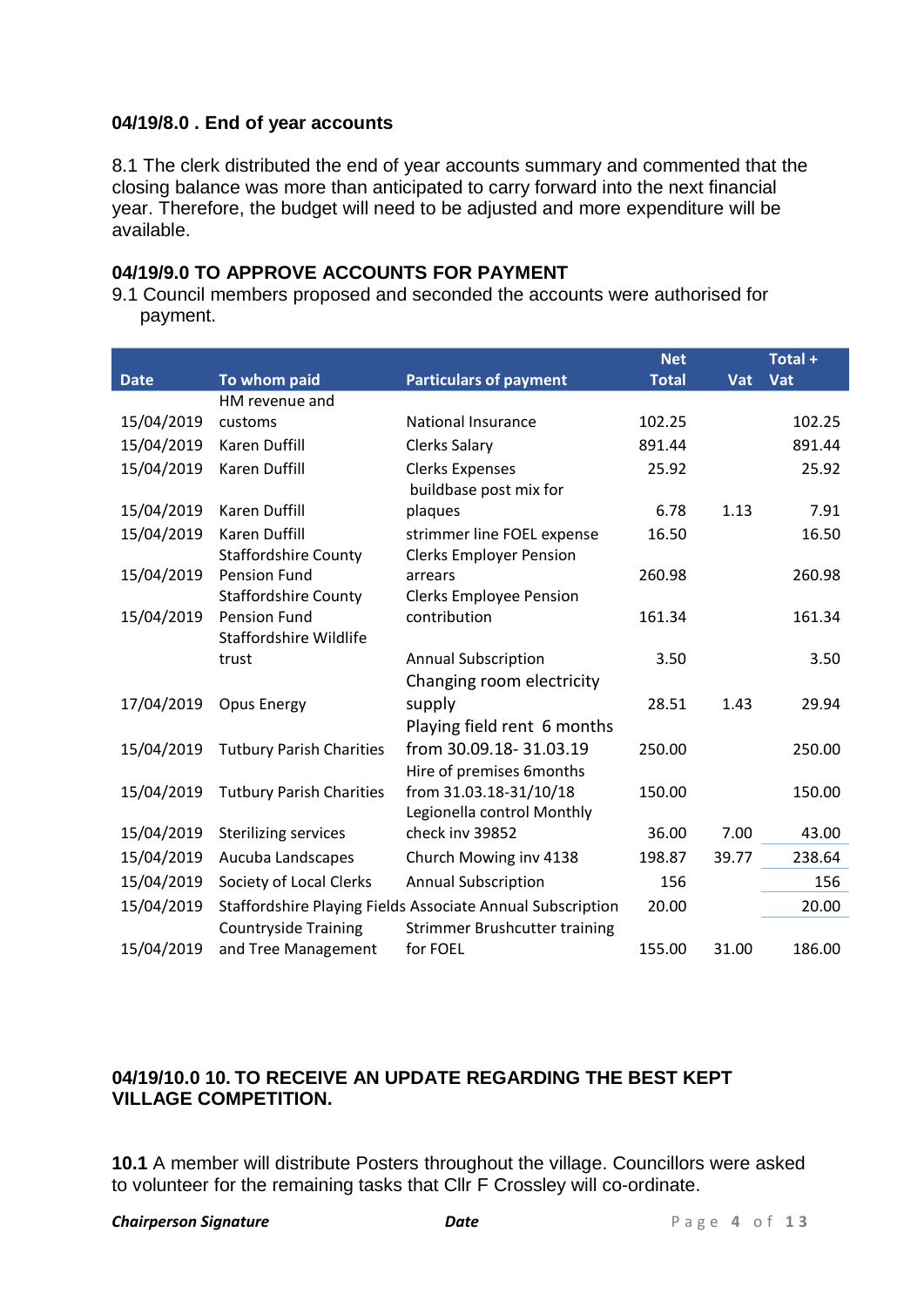The website has been updated to advertise the competition. The school has been asked for the children to enter the poster competition.

## **04/19/11.0 Confirm details of Annual Parish meeting and distribution of leaflets.**

- Talk regarding the crater is confirmed
- Draft Leaflet produced
- £89 for 2100 black and white double-sided leaflets
- Highways meeting date to be confirmed and added
- Cllr Lock will add a colour banner. The amount will be under the clerks remit to authorise the spending on the leaflets**.**

## **Resolution**

**Flyers to be produced and distributed by councillors according to the street representatives' responsibilities.**

## **04/19/12.0 TO REVIEW BUS SHELTER REPAIRS AND SEAT IN THE HIGH STREET BUS SHELTER.**

#### **Bust Shelter Review**

**Holts Lane**. Shrubbery needs a cut back and the wooden structure of the shelter needs a coat of wood treatment/preservative.

**Park Lane**. Overgrown with Ivy and once again new paint required. The tiles are missing and damaged at the front of it

**Duke Street**. No serious problems but if we a coat of paint would be beneficial.

**High Street**. Wood in serious need of repair and treatment, badly neglected on the lower sections where the pointing has deteriorated which also needs addressing. To consider installing a seat in this Bus shelter.

**Burton Street**.No serious problems A coat of paint is required as a small amount of graffiti has appeared. Maybe cutting back of surrounding hedge.

## **Resolution**

A Working party will form to address the bus shelter issues and report to the next meeting with some quotes for the work required.

The meeting h was extended to address remaining agenda items.

### **04/19/13.0 TO REVIEW CORNMILL LANE PITCH USAGE AND MAINTENANCE. TO CONSIDER AND APPROVE THE PURCHASE OF MOVEABLE GOAL POSTS AND PITCH REPAIRS.**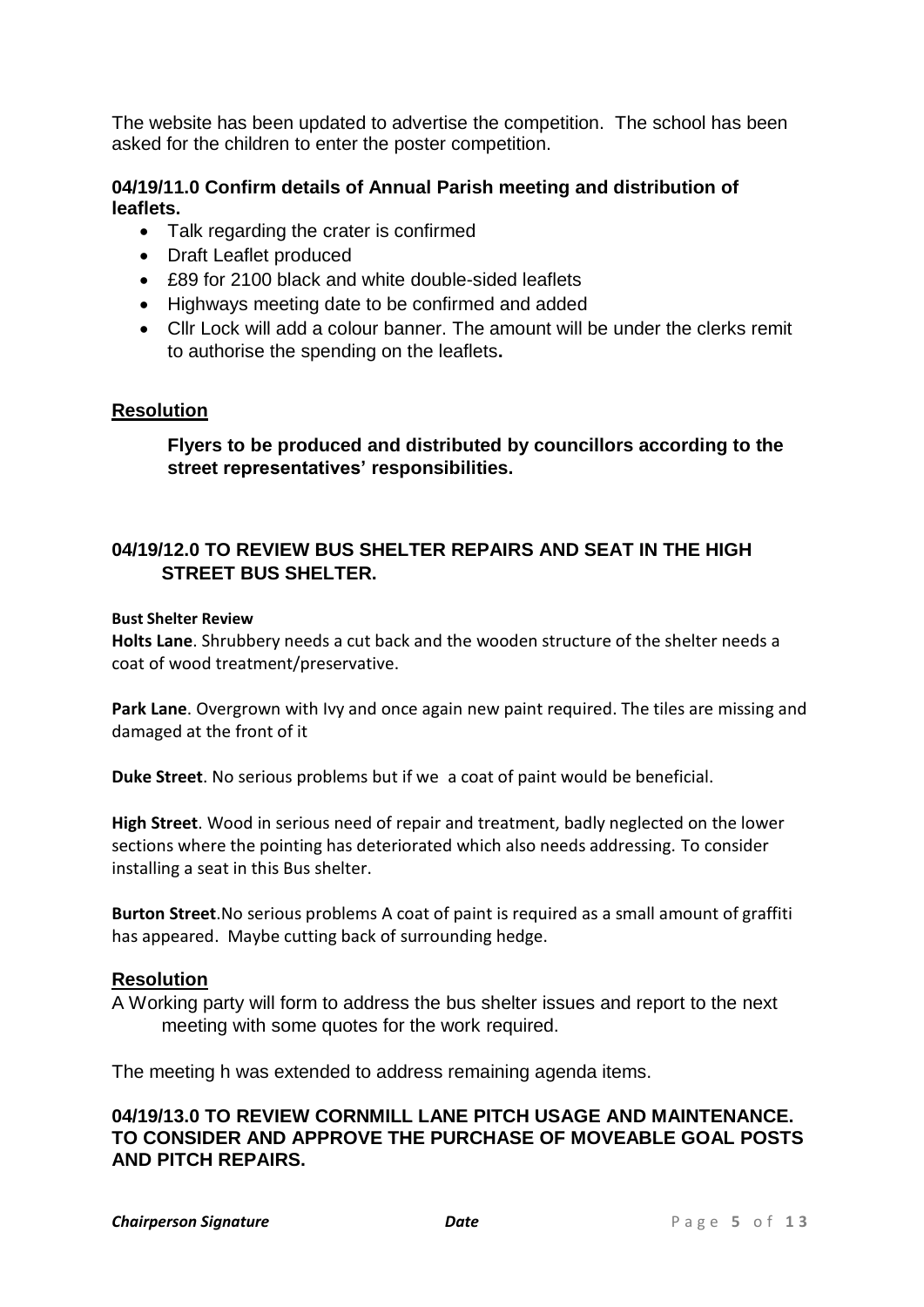- 13.1 Cllr Raybould has had a meeting with the FAto request donating a set of moveable goal posts. He believes that the FA will support Grass roots football. Current goals are old and need replacing. Cllr Raybould has met with Tutbury Tigers football team and will attend the annual meeting to discuss this further and ask the football club to contribute and to clean the changing rooms.
- 13.2 Tutbury Tigers have emailed a member of the Cornmill Lane working party regarding 13th July fun day, there will be a BBQ and alcohol will be consumed. Cllr Evans will ask for clarification so further advice from licensing can be requested.
- 13.3 Councillors did not consider the pitch improvements but proposed to remove the goal posts at the end of the season in May.

## **Resolution**

The majority of cllrs voted in favour to remove the goal posts at the end of the season in May to protect the goal mouths from further use.

# **04/19/14.0 TO REVIEW CHURCH GRILL REPAIR AND PRODUCE A SPECIFICATION FOR REPLACEMENT.**

14.1 **This was proposed to carry forward to the next agenda.**

## **03/19/15.0 PLANNING MATTERS -TO RECEIVE COMMENTS ON RECENT APPLICATIONS**

# **15.1 [P/2019/00129](http://www.eaststaffsbc.gov.uk/MVM/Online/dms/DocumentViewer.aspx?PK=633119&SearchType=Planning%20Application)**

**Proposal:** Outline application for B1, B2, & B8 uses including means of access **Location:** Land at Fauld Industrial Estate,, Fauld Lane, Fauld, DE13 9HS

#### see quidance of change of use

## Part B

**.**

- **B1 Business -** Offices (other than those that fall within A2), research and development of products and processes, light industry appropriate in a residential area.
- **B2 General industrial -** Use for industrial process other than one falling within class B1 (excluding incineration purposes, chemical treatment or landfill or hazardous waste).
- **B8 Storage or distribution -** This class includes open air storage

Consider the traffic implications of this applications, **No Objection**

## **[P/2019/00311](http://www.eaststaffsbc.gov.uk/Northgate/PlanningExplorer/Generic/StdDetails.aspx?PT=Planning%20Applications%20On-Line&TYPE=PL/PlanningPK.xml&PARAM0=633299&XSLT=/Northgate/PlanningExplorer/SiteFiles/Skins/EastStaffs/xslt/PL/PLDetails.xslt&FT=Planning%20Application%20Details&PUBLIC=Y&XMLSIDE=/Northgate/PlanningExplorer/SiteFiles/Skins/EastStaffs/Menus/PL.xml&DAURI=PLANNING)**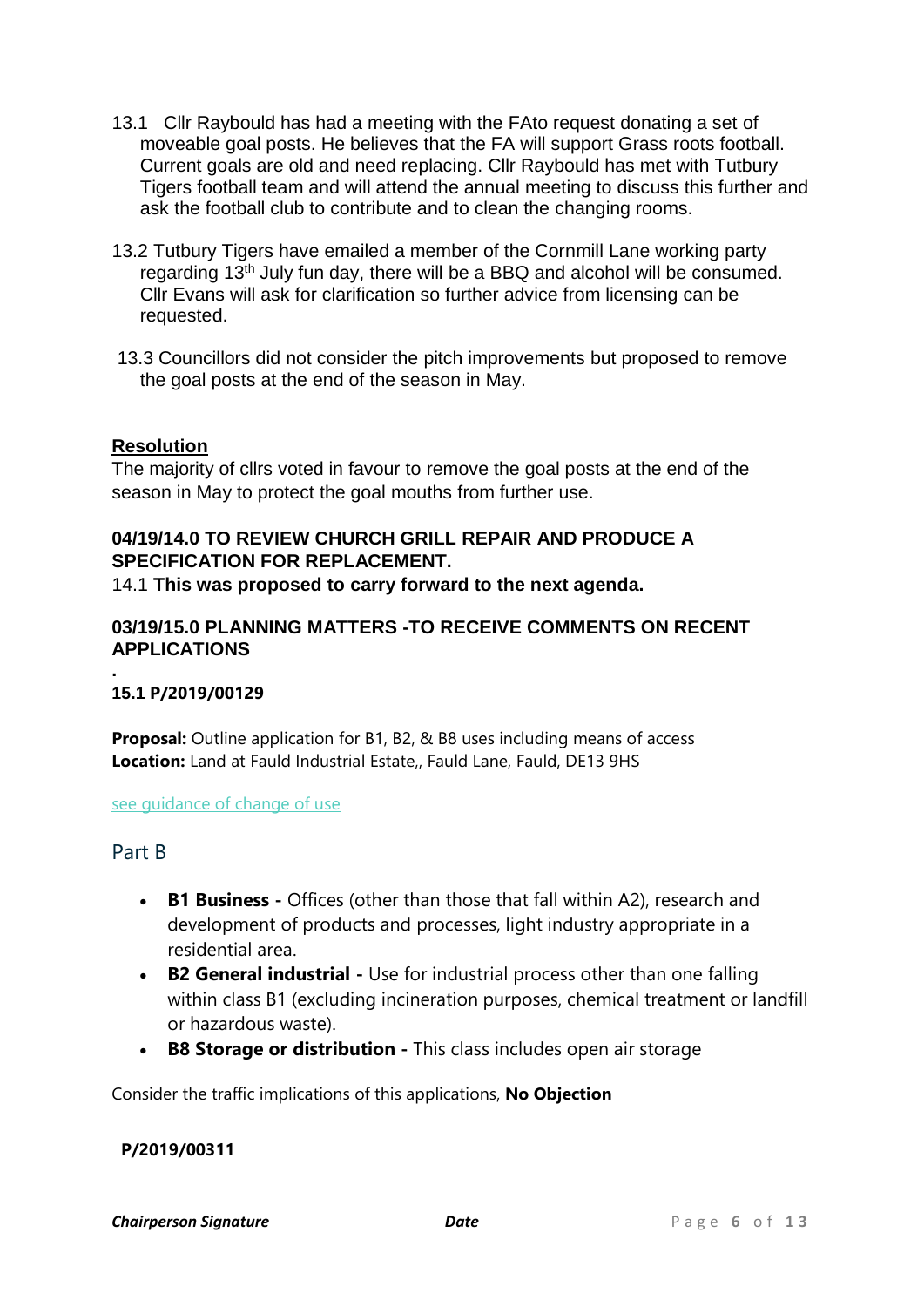Erection of replacement cricket nets and surfacing

Tutbury Cricket Club, Bridge Street , Tutbury, DE13 9LZ

### **No Objection.**

### **P/2019/00268**

**Proposal:** Erection of a single storey side and rear extensions and loft conversion with rear dormer

**Location:** 117 Holts Lane, Tutbury, DE13 9LG

## **No Objection**

#### **P/2019/00390**

| Proposal:           | Erection of a single storey rear extension                                                         |  |  |
|---------------------|----------------------------------------------------------------------------------------------------|--|--|
| Location:           | 49 Burton Street, Tutbury, Staffordshire, DE13 9NR                                                 |  |  |
| <b>No Objection</b> |                                                                                                    |  |  |
| P/2019/00385        |                                                                                                    |  |  |
| <b>Proposal</b>     | Change of use to form new dwelling from existing garage including<br>single storey side extensions |  |  |
| Location:           | Residential unit adjacent to 3 Cherry Tree Cottages, Fauld Lane, Fauld, DE13 9GR                   |  |  |

#### **No Objection**

# **04/19/16.0 To Receive a report from The Triangle on Castle Street working party** 1

16.1 **This was proposed to carry forward to a later next agenda.**

## **Resolution**

## **04/19 17.0 To consider an event to celebrate 100 years after ww1**

17.1

# **Resolutio**n

Cllrs voted in favour to purchase the two metal plaques mounted on a mahogany board and metal stake. The clerk will order them and claim back the online payment through expenses.

## **04/19 18.0 TO APPROVE GENERAL DATA PROTECTION REGULATIONS POLICIES.**

- **DATA ARCHIVE AND RETENTION POLICY**
- **DATA SUBJECT REQUESTS POLICY**
- **DATA BREACH LOG**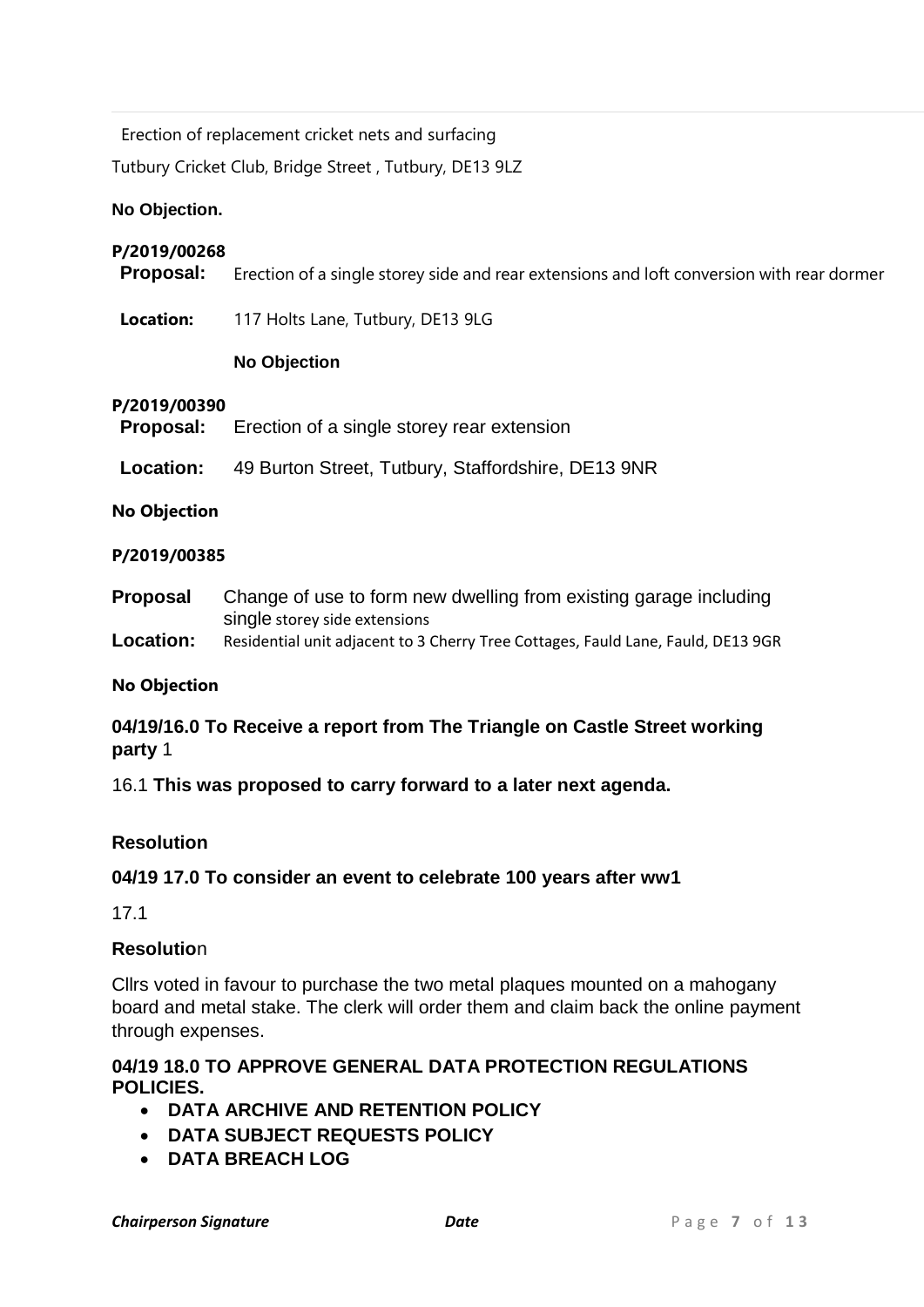## 18.1 **Resolutio**n

Cllrs agreed with the policies as recommended by the Society of Local clerks and National Association of Local Councils, Cllrs suggested to make an amendment to change the data storage to an internet back up system (cloud storage)

## **04/19 19.0 0 Items for the next Agenda**

19.1 Church Grill repair

External Audit

Public meeting for traffic regulation order proposals

## **04/19/20.0 Date of Next Meeting**

20.1 May 7<sup>th</sup> Annual Parish meeting

May 13<sup>th</sup> Annual meeting of the council

Highways public meeting

Meeting closed at 9.50pm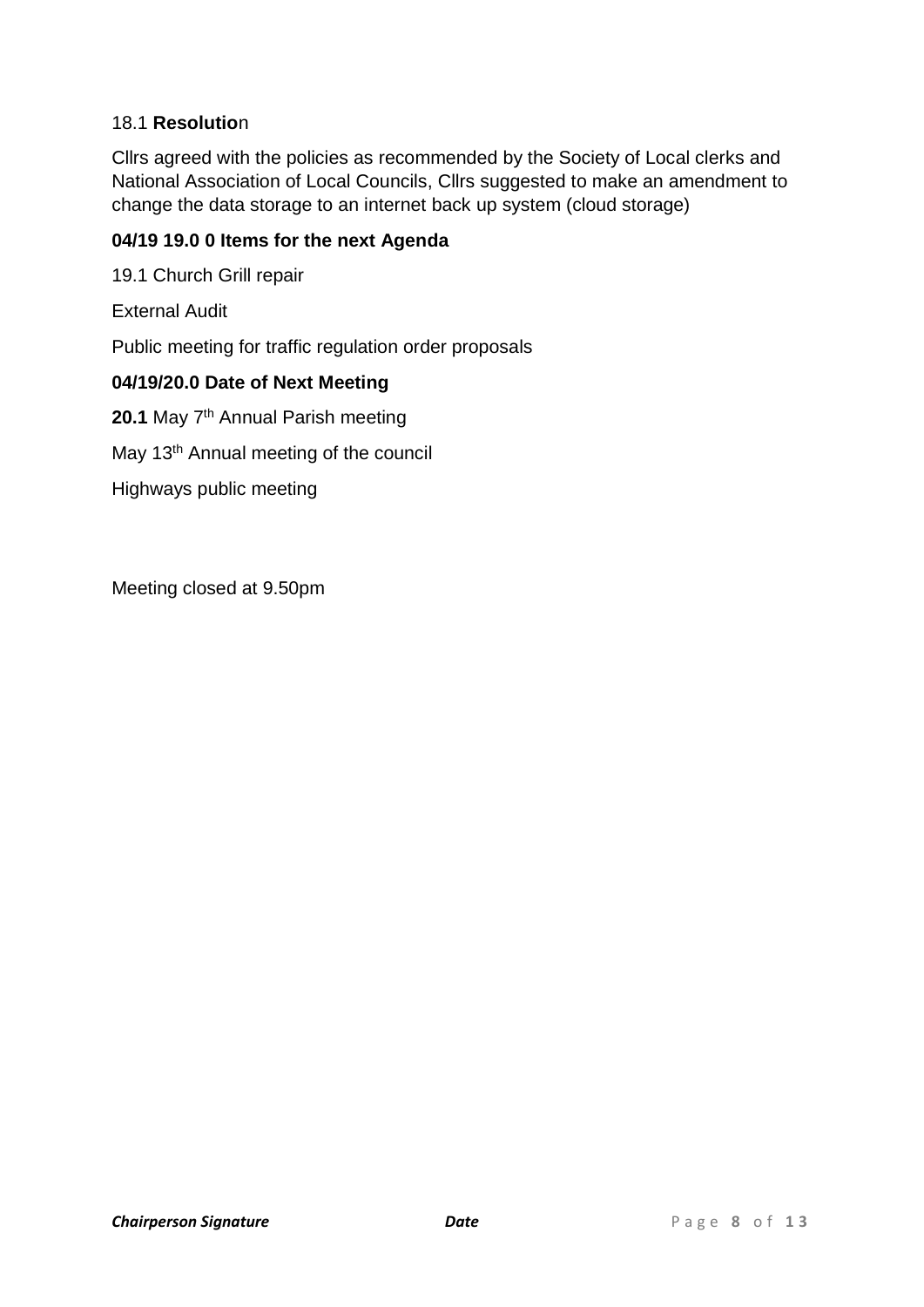### APPENDIX A **Highways Response for Parish Meeting April 15th 2019**

Further to the response sent by Tutbury Parish Council following the response sent by Andrew Cartlidge earlier.

Funding for the proposals in Tutbury are time limited in terms of agreeing a solution and it is likely that should an solution not be agreed in the next couple of weeks then I am likely to lose funding, especially for that of the proposals in Burton Street. I respond to the further comments received by the Parish following a recent Parish Council meeting as follows:-



**PROPOSAL 1 - To remove waiting restrictions in Bridge Street** Outcome from Parish : Leave the existing restrictions in place

I feel that our proposal here provided additional parking whilst improving the safety when buses seek to pull out. **My view here is that SCC should continue with this proposal on safety grounds.**

# **PROPOSAL 2 - To remove the restrictions in Burton Street**

Outcome: Previously agreed to amend the restrictions

## **Accepted by SCC.**

**PROPOSAL 3 - To remove waiting restrictions at the bottom end of Monk Street near the Leopard but to implement restrictions outside the Doctor Surgery** Outcome: Parish Proposal Reject this proposal

**My view here is that SCC should continue with the proposal to remove the waiting restrictions at the bottom end of Monk Street but not take forward the remainder of the proposal.**

### **PROPOSAL 4 - To implement waiting restrictions on the junction of Wakefield Avenue to allow easier access for the buses**

Outcome: Parish Proposal No restrictions to be implemented

## **Accepted by SCC.**

## **PROPOSAL 5 and 6 To install speed humps on Burton Street**

Outcome:

- a. The speed on Burton Street to be monitored and Cllr P White agreed
- b. Speed limit reduced to 20mph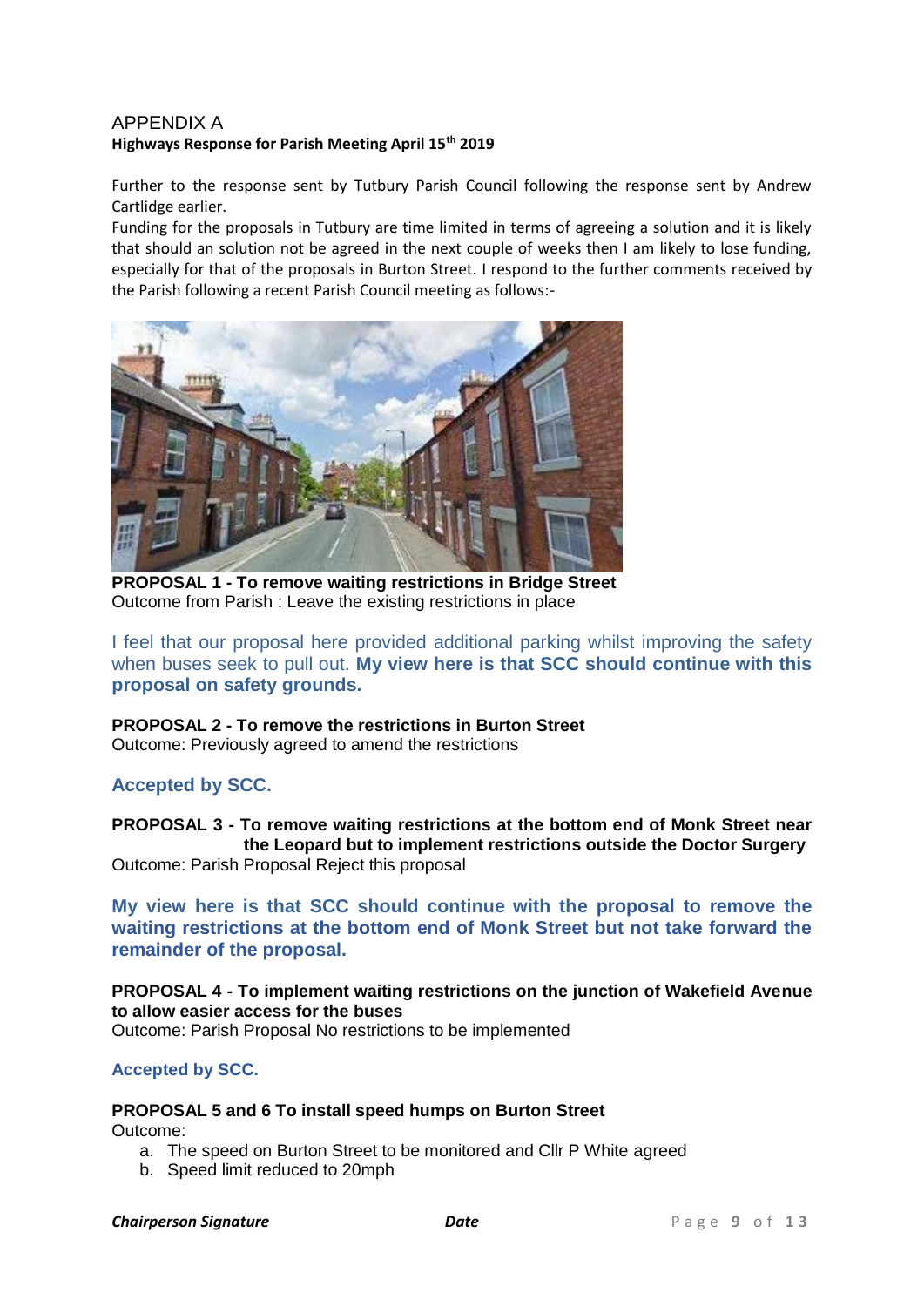- c. Speed Indicator Devices installed
- d. Existing 20 is plenty signs increased in size
- e. Speed at the lower end of Burton Street not being controlled
- f. Review the safety on Burton Street

SCC response – 20mph speed limits need to be self-enforcing, this can be achieved by use of the speed cushions as proposed. This also reduces the speed on the approach to the mini island. Speed indication device signs are advisory only and speed cannot be controlled or enforced. As mentioned earlier SCC have secured funding that will control speed at School times and this therefore improves safety. However, the funding is time constrained and will be lost if the Parish do not agree to my proposal to improve safety.

#### **I strongly recommend that the Parish accepts my proposals for Burton Street.**

#### **Other concerns issued to the County Council by Tutbury Parish Council for comment: RTC on mini-roundabout**

*A parishioner described the car accident that occurred outside the Posit Office, the parishioner claimed that the incident was recorded on her CCTV. A car was thought to been speeding down Burton Street and failed to stop at the mini-roundabout, A car was crossing the mini-roundabout from High Street to Ludgate Street and was hit, resulting in a collision into the Post Office. The car coming down Burton street carried onto into Duke Street. The post office wall and window are damaged. The parishioner asked the Parish Council to support the traffic calming measures proposed in Burton Street.*

### **Public suggestions not necessarily representative of the council**

#### **Mini-roundabout issues:**

*A resident commented, he worked for Leics highways stating that the mini-roundabout was not well signposted. The driver coming down Burton Street was not local and not familiar with the road layout. The parishioner suggested the roundabout needs relining as the give way lines are worn away in places and the roundabout is not raised.*

#### 1. To reline the existing roundabout.

Duke Street, High Street, Burton Street & Ludgate Street legs could all have their road markings refreshed, this can be delivered at the same time as the current proposals for the installation of speed humps on Burton Street for minimal additional cost.

#### 2. To consider the roundabout being raised

Currently a mini-roundabout, which means the dimensions are limited to:

- i. Islands width maximum 4000mm
- ii. Raised centre maximum 100mm
- iii. Edge upstand maximum 6mm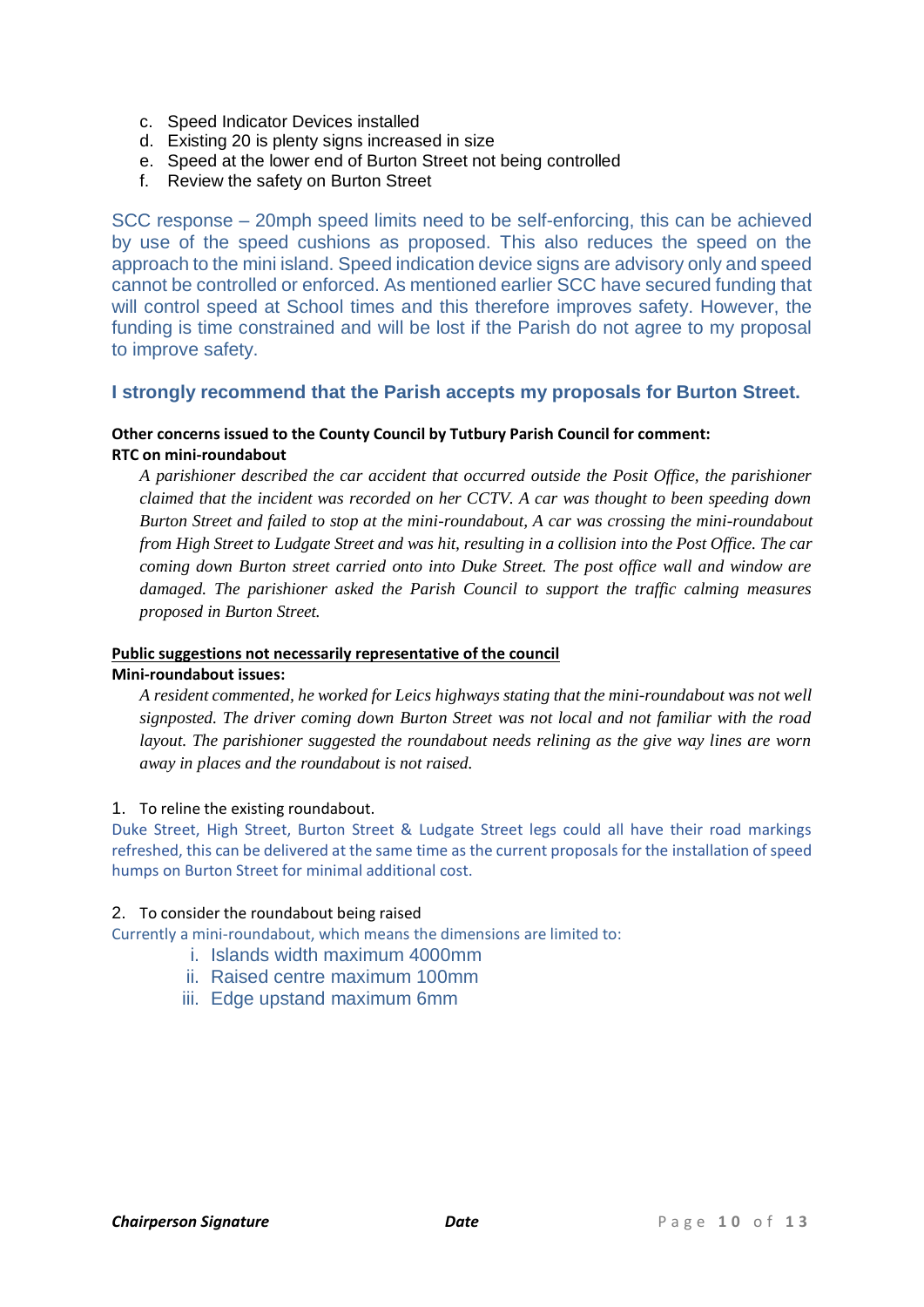

SCC could consider this proposal in conjunction with delivering the speed cushions on Burton Street. In this way this answers the Parish Council concerns that the lower end of Burton Street has not been considered. As you may recall this area was originally outside the scope of this scheme.

#### 3. To consider STOP signs rather than give way

*It was noted that drivers do not always stop at the roundabout and a suggestion to change the sign to a STOP sign might be better like in Horninglow on the junction near the Red Lion pub that was once there.*

- a. Burton Street, towards Duke Street is the only arm with give way markings
- b. A mini-roundabout design does not permit the use of a solid stop line and associated stop sign
- c. Stop signs require the approval of the DfT to agree and implement. It is however unlikely that the DfT would agree to Stop signs at a mini island as speeds and visibility here is relatively good.

SCC proposal is not to progress this option.

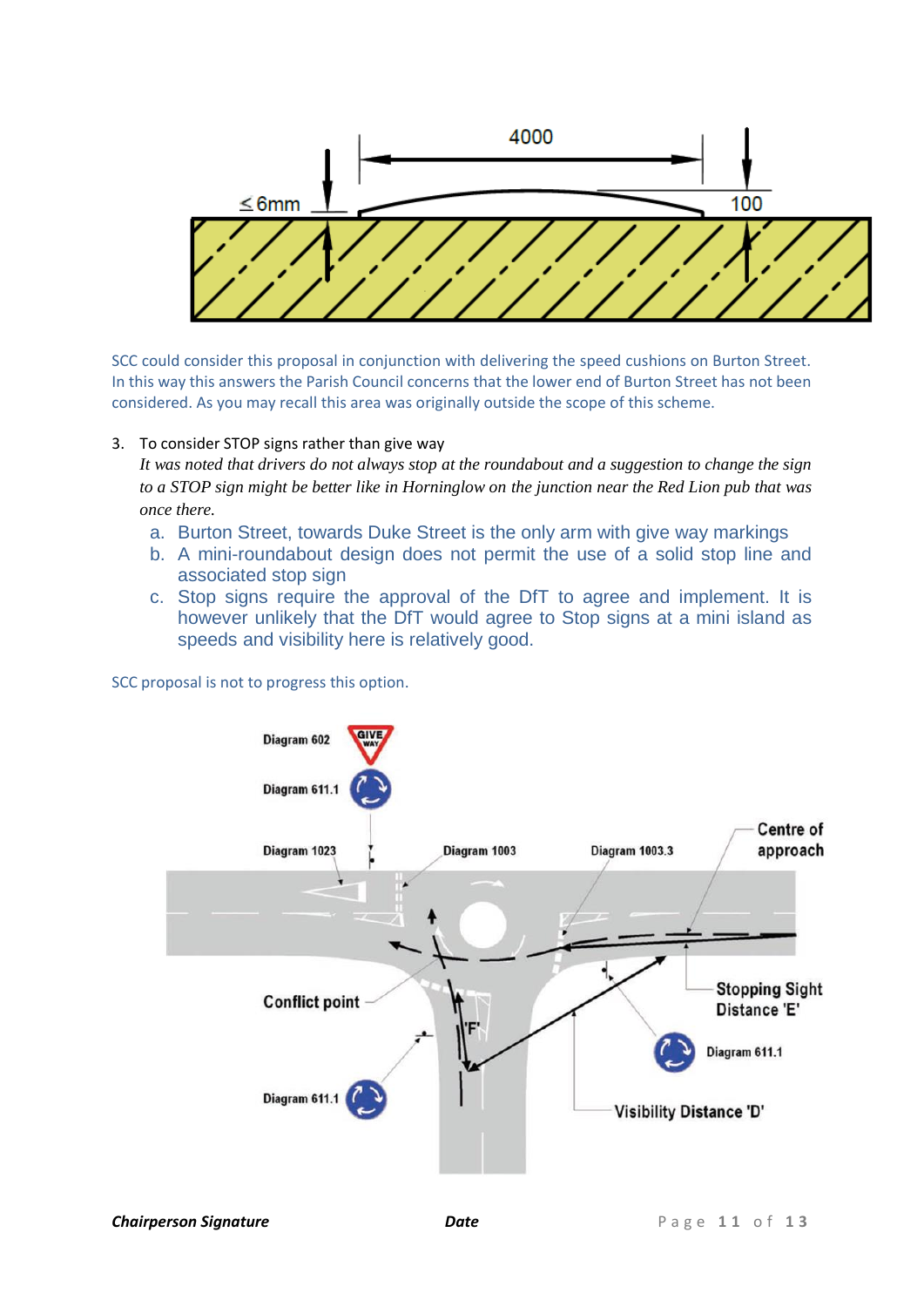#### 4. To consider improving the signage approaching the island

The Issue here is what is permitted within the regulations for mini islands, it is also witnessed that parked vehicles block visibility on the approaches and add to the issues here.. The visibility lines as shown in diagram above should apply here but in order to comply will require additional double yellow lines, especially in Duke Street adjacent to the Post Office. Often vehicles exiting Duke Street are on the wrong side of the centre line due to parked cars meaning vehicles leaving the island meet vehicles on the wrong side of the road. SCC would recommend removal of Parking in Duke Street but accept this will affect the businesses here.

#### 5. To consider an alternative to a roundabout like hatched lines

This would create a priority issue and result in traffic waiting at give way lines at the side roads, which would most likely be High Street and Ludgate Street, as you may recall this was how the junction was prior to the mini island motorists will have difficulty exiting the side roads and the likelihood is that this will lead to an increase in accidents as vehicles struggle to know who has right of way. Having a mini island gives drivers a protocol to follow in terms of giving way to traffic from the right.

#### 6. To consider rumble lines approaching the roundabout

*A resident suggested rumble strips to alert drivers that they were approaching a roundabout* Rumble strips are not a preferred method of traffic calming and need to be 100m from the nearest property due to noise, uncomfortable journeys and high maintenance costs.

#### *.* 7. To install a metal barrier or railings near the post office

*The Postmaster has run the post office for nearly 23 years and in the last 2 and half years his post office has been hit twice. Indicating that there is a shift in driver behaviour. He was also in favour of the traffic calming measures. There are a lot of pedestrians crossing towards his shop and if the accident had been an hour later the school children waiting for bis for De Ferrers bus would have also been at risk. The postmaster requested that a thin metal barrier or metal railing should be erected on the pavement edge to protect the pedestrians if this happening again.*

- a. The footway outside the post office (Ludgate Street into Duke Street) appears to be narrow and if railing was installed at the required setback from the kerb face, minimum widths may not be achievable
- b. Over running may be an issue when large vehicles exit Ludgate Street, resulting in constant damage to any railings
- c. Pedestrians are likely to be trapped between the post office wall and the barrier in the event of a vehicle hitting the barriers.
- d. Visibility will be greatly reduced.

#### 8. Widen the pavement in front of the post office

*Concern was raised that the pavement was narrow in that area and barriers might impede disabled access. The pavement would need to be widened*

This depends on the current width of the carriageway where the mini-roundabout is, as the minimum ICD is 12m where the island is 4m. Reducing the island size and increasing footways will make the island difficult for some vehicles to use and may lead to increased accidents. I think the accidents here need to be put into context. According to our records there have been no Police reported accidents over the last 5 years, although this does not take into account accidents where the Police may not have been called, these however would be classed as slights.